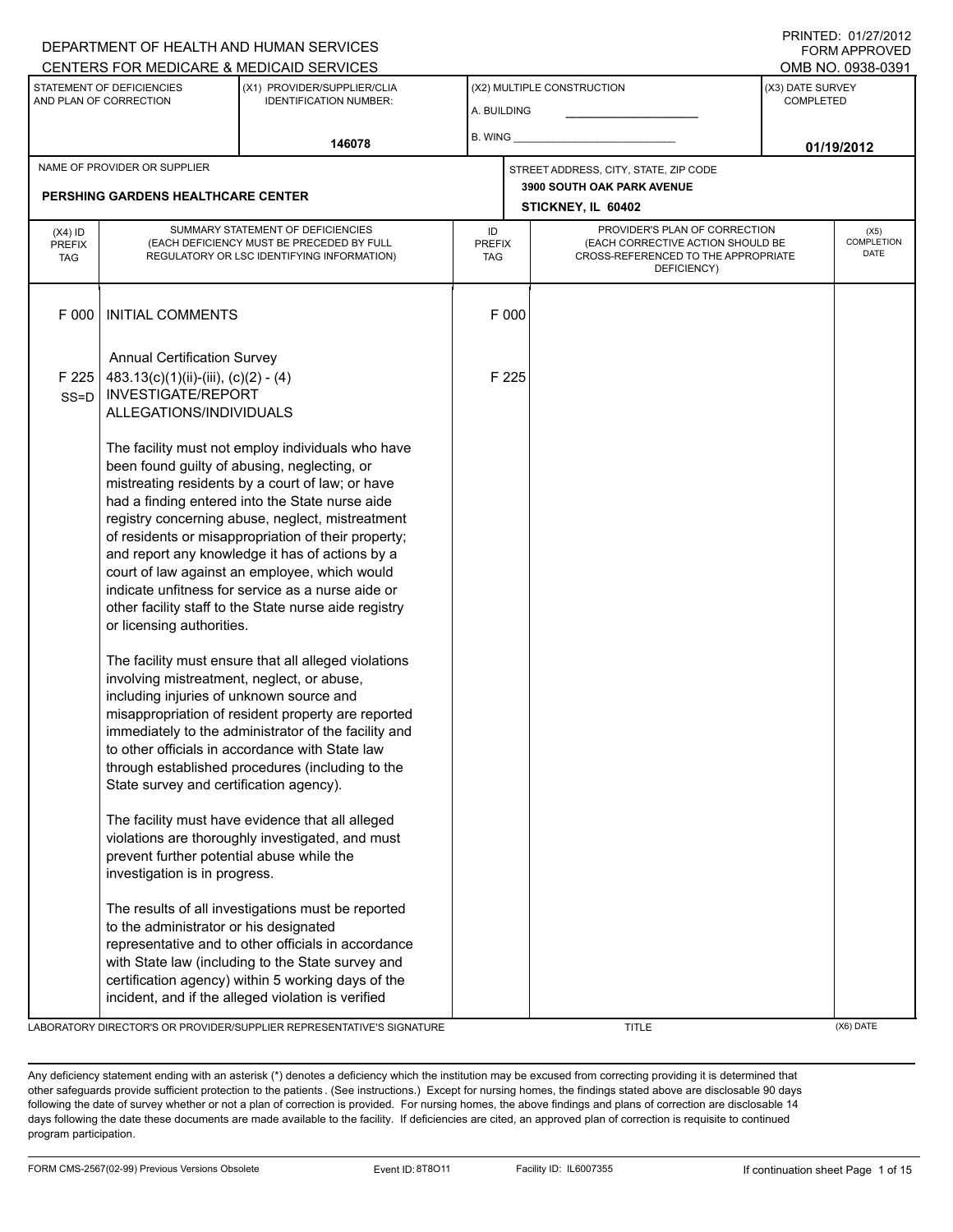# A. BUILDING (X1) PROVIDER/SUPPLIER/CLIA IDENTIFICATION NUMBER: STATEMENT OF DEFICIENCIES AND PLAN OF CORRECTION (X3) DATE SURVEY COMPLETED FORM APPROVED (X2) MULTIPLE CONSTRUCTION B. WING CENTERS FOR MEDICARE & MEDICAID SERVICES OMB NO. 0938-0391 **146078 01/19/2012 STICKNEY, IL 60402** NAME OF PROVIDER OR SUPPLIER STREET ADDRESS, CITY, STATE, ZIP CODE **PERSHING GARDENS HEALTHCARE CENTER 3900 SOUTH OAK PARK AVENUE** PROVIDER'S PLAN OF CORRECTION (EACH CORRECTIVE ACTION SHOULD BE CROSS-REFERENCED TO THE APPROPRIATE DEFICIENCY) (X5) **COMPLETION** DATE ID PREFIX TAG (X4) ID PREFIX TAG SUMMARY STATEMENT OF DEFICIENCIES (EACH DEFICIENCY MUST BE PRECEDED BY FULL REGULATORY OR LSC IDENTIFYING INFORMATION) F 225 Continued From page 1 F 225 appropriate corrective action must be taken. This REQUIREMENT is not met as evidenced by: Based on interview and record review, the facility failed to ensure with certainty that background checks were initiated within ten days of hire for four (E6-E9), (Certified Nursing Assistants) newly hired employees. Findings include: On 1/18/12 at 2:16pm, the personnel files for E6-E9 were reviewed with E2 (Assistant Administrator). The Uniform Conviction Information Act (Background check) for E6, E7, and E8 did not contain the date of submission. E2 stated that E2 can't explain when the background checks were submitted because there were no dates on the background check forms. There was no background check form located in the personnel file for E9. E2 searched through E9's chart and stated that E9 did not have a background check form. The facility's Abuse, Neglect and Exploitation policy documents: "Employee Screening-background, reference and credentials' check should be conducted on employees prior to or at the time of employment, by facility administration, in accordance with applicable state and federal regulations." F 241 SS=D 483.15(a) DIGNITY AND RESPECT OF INDIVIDUALITY The facility must promote care for residents in a F 241

FORM CMS-2567(02-99) Previous Versions Obsolete Event ID: 8T8O11 Facility ID: IL6007355 If continuation sheet Page 2 of 15

DEPARTMENT OF HEALTH AND HUMAN SERVICES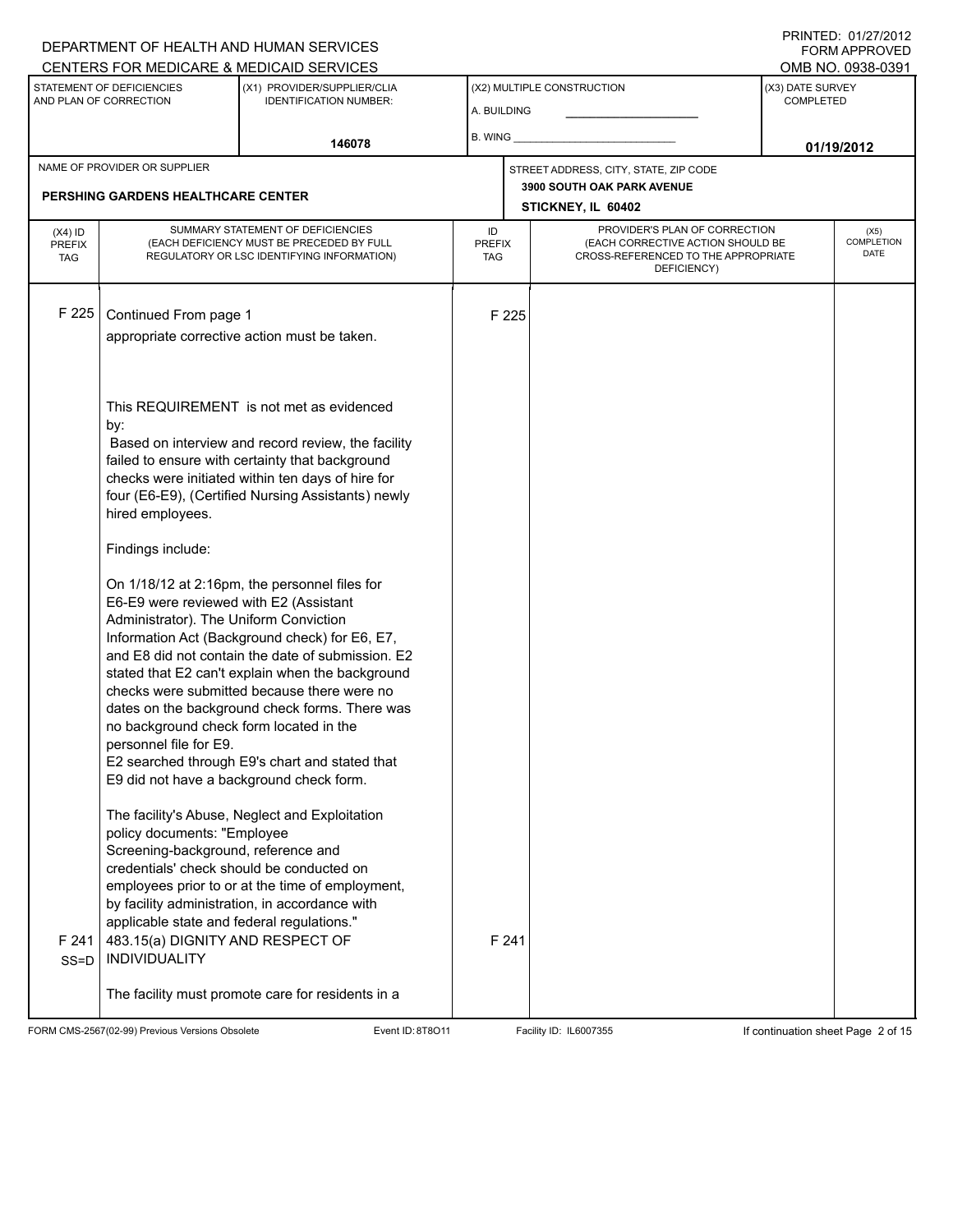## A. BUILDING (X1) PROVIDER/SUPPLIER/CLIA IDENTIFICATION NUMBER: STATEMENT OF DEFICIENCIES AND PLAN OF CORRECTION (X3) DATE SURVEY COMPLETED FORM APPROVED (X2) MULTIPLE CONSTRUCTION B. WING DEPARTMENT OF HEALTH AND HUMAN SERVICES CENTERS FOR MEDICARE & MEDICAID SERVICES **And CENTERS FOR MEDICAL ACCESS** OMB NO. 0938-0391 **146078 01/19/2012 STICKNEY, IL 60402** NAME OF PROVIDER OR SUPPLIER STREET ADDRESS, CITY, STATE, ZIP CODE **PERSHING GARDENS HEALTHCARE CENTER 3900 SOUTH OAK PARK AVENUE** PROVIDER'S PLAN OF CORRECTION (EACH CORRECTIVE ACTION SHOULD BE CROSS-REFERENCED TO THE APPROPRIATE DEFICIENCY) (X5) **COMPLETION** DATE ID PREFIX TAG (X4) ID PREFIX TAG SUMMARY STATEMENT OF DEFICIENCIES (EACH DEFICIENCY MUST BE PRECEDED BY FULL REGULATORY OR LSC IDENTIFYING INFORMATION) F 241 Continued From page 2 F 241 manner and in an environment that maintains or enhances each resident's dignity and respect in full recognition of his or her individuality. This REQUIREMENT is not met as evidenced by: Based on direct observations and interview the facility failed to provide privacy during assessment for 1 resident (R9), and to ensure the indwelling catheter bag out of view for 1 resident (R2) in a sample of 10 residents. Findings include: 1) On 1/18/2012 in the 2nd floor Dining Room at 9:56am R9 was being medically evaluated by Z2 (Hospice Nurse). Z2 was observed pulling down the front of R9's gown and the back of gown exposing skin, to listen with a stethoscope. In the dining room at the same table where R9 was being examined two residents sitting in their wheelchairs along with a family member. It was brought to E4 (Nurse) attention who instructed Z2 not to examine resident in Dining Room. 2) On 1/17/12 at 10:07am, R2 was sitting in the dining room in the reclining chair. R2's indwelling catheter bag was hooked to the front of R2's chair. The catheter bag contained visible urine and was not placed in a privacy bag. On 1/18/12 at 11:00, R2 was sitting in the reclining chair with the indwelling catheter bag exposed. The indwelling catheter bag contained urine and was hooked to the front of the chair in view of residents, staff and visitors. F 309 SS=D 483.25 PROVIDE CARE/SERVICES FOR HIGHEST WELL BEING F 309

FORM CMS-2567(02-99) Previous Versions Obsolete Event ID: 8T8O11 Facility ID: IL6007355 If continuation sheet Page 3 of 15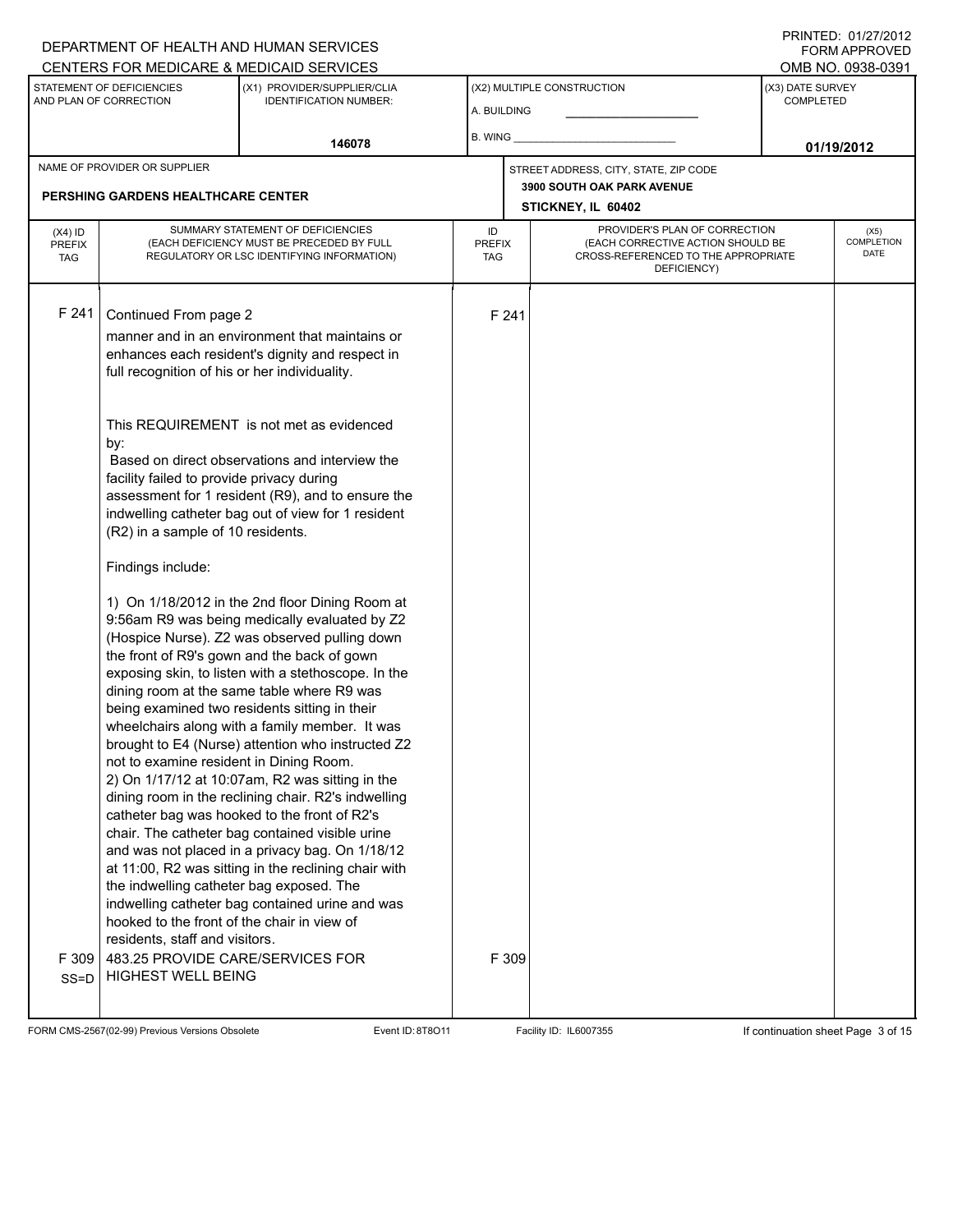# A. BUILDING (X1) PROVIDER/SUPPLIER/CLIA IDENTIFICATION NUMBER: STATEMENT OF DEFICIENCIES AND PLAN OF CORRECTION (X3) DATE SURVEY COMPLETED FORM APPROVED (X2) MULTIPLE CONSTRUCTION B. WING CENTERS FOR MEDICARE & MEDICAID SERVICES **And CENTERS FOR MEDICAL ACCESS** OMB NO. 0938-0391 **146078 01/19/2012 STICKNEY, IL 60402** NAME OF PROVIDER OR SUPPLIER STREET ADDRESS, CITY, STATE, ZIP CODE **PERSHING GARDENS HEALTHCARE CENTER 3900 SOUTH OAK PARK AVENUE** PROVIDER'S PLAN OF CORRECTION (EACH CORRECTIVE ACTION SHOULD BE CROSS-REFERENCED TO THE APPROPRIATE DEFICIENCY) (X5) **COMPLETION** DATE ID PREFIX TAG (X4) ID PREFIX TAG SUMMARY STATEMENT OF DEFICIENCIES (EACH DEFICIENCY MUST BE PRECEDED BY FULL REGULATORY OR LSC IDENTIFYING INFORMATION) F 309 Continued From page 3 F 309 Each resident must receive and the facility must provide the necessary care and services to attain or maintain the highest practicable physical, mental, and psychosocial well-being, in accordance with the comprehensive assessment and plan of care. This REQUIREMENT is not met as evidenced by: Based on observation, interview and record review the facility failed to assess for, and treat pain in one resident (R4) from the sample of 10, and one resident (R11) in the supplemental sample. This resulted in one resident (R4) having avoidable pain from January 12th until January 17th 2012. Findings include: On 1/17/12 at 12:00 pm R4 was observed in a reclining wheelchair. R4 was holding his left thigh and had facial grimacing. When asked how he felt R4 stated, "My leg hurts. They never do anything about it. My ribs hurt to." When asked to describe his pain R4 makes a fist with his left hand and grimaces his face. The charge nurse E5 RN (registered nurse) was made aware by surveyor. E5 assessed R4 for pain. E5 brought R4 650mg of Tylenol. R4 stated "If I had a headache I would have asked for Tylenol. That drug does nothing for me." When asked if R4 had another drug ordered E5 stated "He has Norco ordered but it did not come in yet." Physician order dated 1/12/12 documents a physician order for Norco 7.5mg/325mg by mouth

FORM CMS-2567(02-99) Previous Versions Obsolete Event ID: 8T8O11 Facility ID: IL6007355 If continuation sheet Page 4 of 15

DEPARTMENT OF HEALTH AND HUMAN SERVICES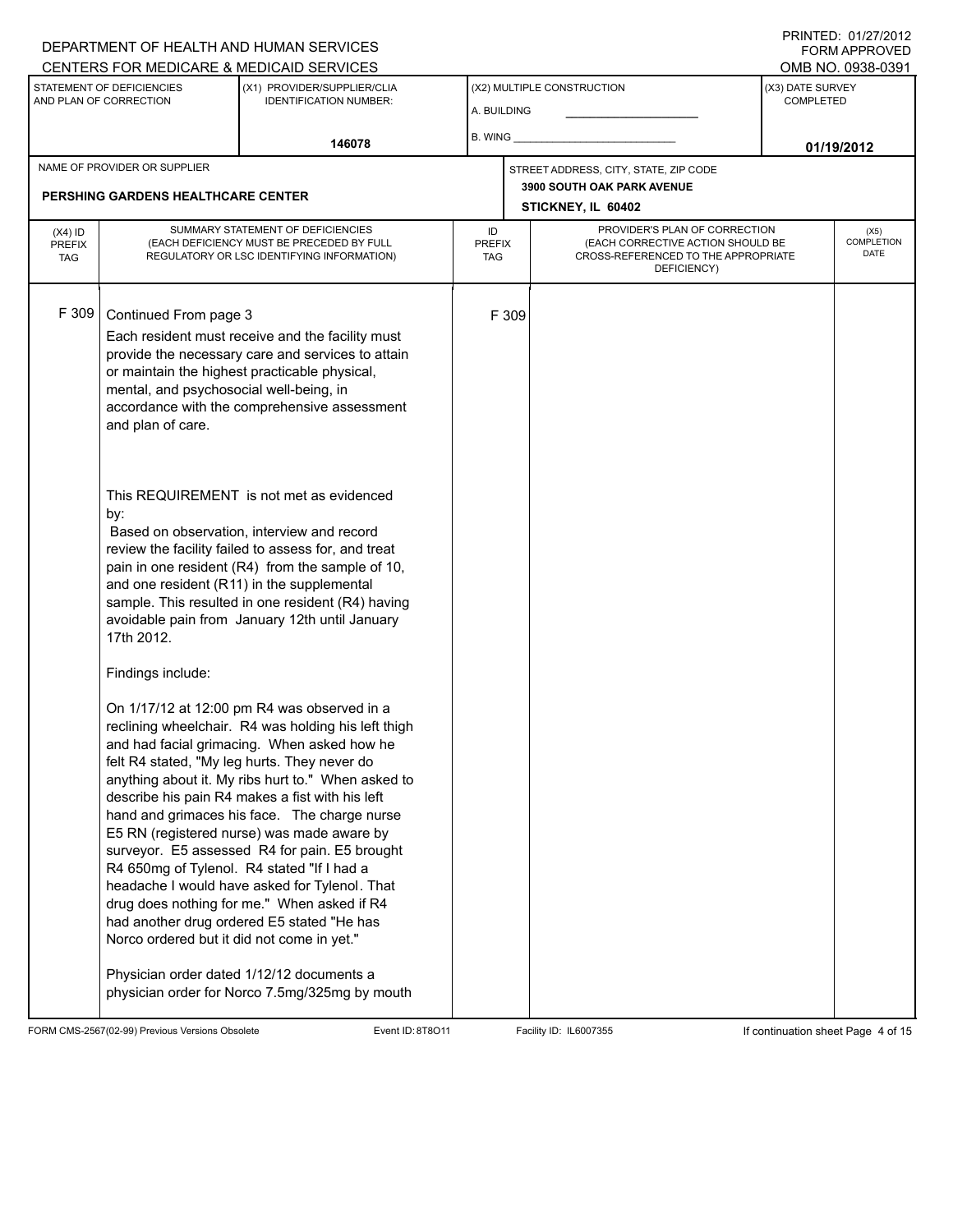#### A. BUILDING (X1) PROVIDER/SUPPLIER/CLIA IDENTIFICATION NUMBER: STATEMENT OF DEFICIENCIES AND PLAN OF CORRECTION (X3) DATE SURVEY COMPLETED (X2) MULTIPLE CONSTRUCTION B. WING CENTERS FOR MEDICARE & MEDICAID SERVICES **And CENTERS FOR MEDICAL ACCESS** OMB NO. 0938-0391 **146078 01/19/2012 STICKNEY, IL 60402** NAME OF PROVIDER OR SUPPLIER STREET ADDRESS, CITY, STATE, ZIP CODE **PERSHING GARDENS HEALTHCARE CENTER 3900 SOUTH OAK PARK AVENUE** PROVIDER'S PLAN OF CORRECTION (EACH CORRECTIVE ACTION SHOULD BE CROSS-REFERENCED TO THE APPROPRIATE DEFICIENCY) (X5) **COMPLETION** DATE ID PREFIX TAG  $(X4)$  ID PREFIX TAG SUMMARY STATEMENT OF DEFICIENCIES (EACH DEFICIENCY MUST BE PRECEDED BY FULL REGULATORY OR LSC IDENTIFYING INFORMATION) F 309 Continued From page 4 F 309 every 6 hours as needed for pain. On 1/16/12 there is a new physician order to give a lower dose of Norco Stat (right away). E5 stated, "The drug was not available yesterday so I had to give the lower dose. At 2:30 pm E3(director of nursing )DON reported that R4's Norco had been delivered by the pharmacy. There is no documentation of pain assessment at regular intervals in R4's clinical record. There is also no documentation showing the effectiveness of previous pian medications in R4's clinical record. R4's careplan for pain is not accurate or updated. On 1/18/12 at 9:05 am R11 stated to E5, "My knees hurt. My legs too. The Tylenol #3 they gave me last night did not help at all. My legs hurt me all night long". R4 has scheduled Tylenol #3 at night and Regular strength Tylenol in the am. E5 RN stated "I assess for pain when I am passing my medications." E5 was asked if they use any assessment tools to assess for pain at regular intervals. E5 stated "No just on the nursing notes." There is no documentation in R11's record showing assessments for pain or effectiveness of pain medication. F 313 483.25(b) TREATMENT/DEVICES TO MAINTAIN SS=D HEARING/VISION To ensure that residents receive proper treatment and assistive devices to maintain vision and hearing abilities, the facility must, if necessary, assist the resident in making appointments, and by arranging for transportation to and from the office of a practitioner specializing in the treatment of vision or hearing impairment or the office of a professional specializing in the F 313

FORM CMS-2567(02-99) Previous Versions Obsolete Event ID: 8T8O11 Facility ID: IL6007355 If continuation sheet Page 5 of 15

DEPARTMENT OF HEALTH AND HUMAN SERVICES

PRINTED: 01/27/2012 FORM APPROVED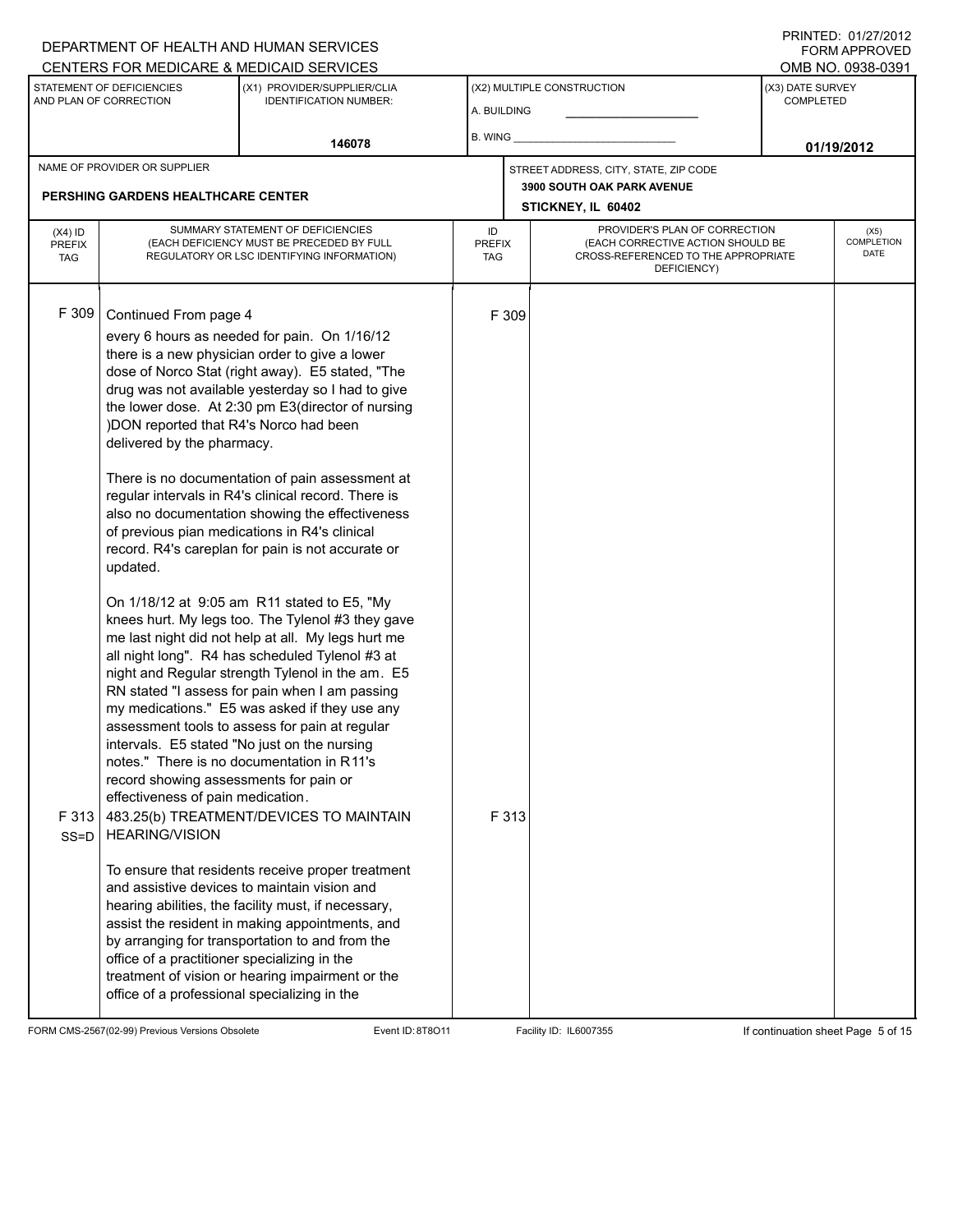# A. BUILDING (X1) PROVIDER/SUPPLIER/CLIA IDENTIFICATION NUMBER: STATEMENT OF DEFICIENCIES AND PLAN OF CORRECTION (X3) DATE SURVEY COMPLETED FORM APPROVED (X2) MULTIPLE CONSTRUCTION B. WING CENTERS FOR MEDICARE & MEDICAID SERVICES OMB NO. 0938-0391 **146078 01/19/2012 STICKNEY, IL 60402** NAME OF PROVIDER OR SUPPLIER STREET ADDRESS, CITY, STATE, ZIP CODE **PERSHING GARDENS HEALTHCARE CENTER 3900 SOUTH OAK PARK AVENUE** PROVIDER'S PLAN OF CORRECTION (EACH CORRECTIVE ACTION SHOULD BE CROSS-REFERENCED TO THE APPROPRIATE DEFICIENCY) (X5) **COMPLETION** DATE ID PREFIX TAG  $(X4)$  ID PREFIX TAG SUMMARY STATEMENT OF DEFICIENCIES (EACH DEFICIENCY MUST BE PRECEDED BY FULL REGULATORY OR LSC IDENTIFYING INFORMATION) F 313 Continued From page 5 F 313 provision of vision or hearing assistive devices. This REQUIREMENT is not met as evidenced by: Based on observation, interview and record review, the facility failed to ensure one resident (R6) was provided a hearing aide for one resident (R6) who wore hearing aides out of a sample of 10. Findings include: A review of the clinical record indicatres R6 is a 82 year old female with a diagnosis of long standing hearing loss per the last audiological assessment completed 12/21/09. A review of the audiological evaluation indicates R6 had wore hearing aides but the hearing aides were lost. The audiologist recommended R6 return to the original dispenser of the hearing aides to check the status of the hearing aide loss warranty. Interventions in R6's care plan, revised 11/14/11, do not address communication with R6 due to the hearing loss. A review of the record had completed "Monthly Summary" reports on 11/1/11, 10/1/11, 8/1/11, 7/4/11, and 5/29/11. These reports all state R6's hearing is adequate with a hearing aide. During observations 1/17/12 and 1/18/12 R6 did not have a hearing aide on. R6 was observed eating lunch on 1/17/12 at 12:05pm. E10, CNA was assisting R6 during the entire lunch meal. During the meal E10, CNA was observed communicating to R6 in a loud voice close to R6's ear.

FORM CMS-2567(02-99) Previous Versions Obsolete Event ID: 8T8O11 Facility ID: IL6007355 If continuation sheet Page 6 of 15

DEPARTMENT OF HEALTH AND HUMAN SERVICES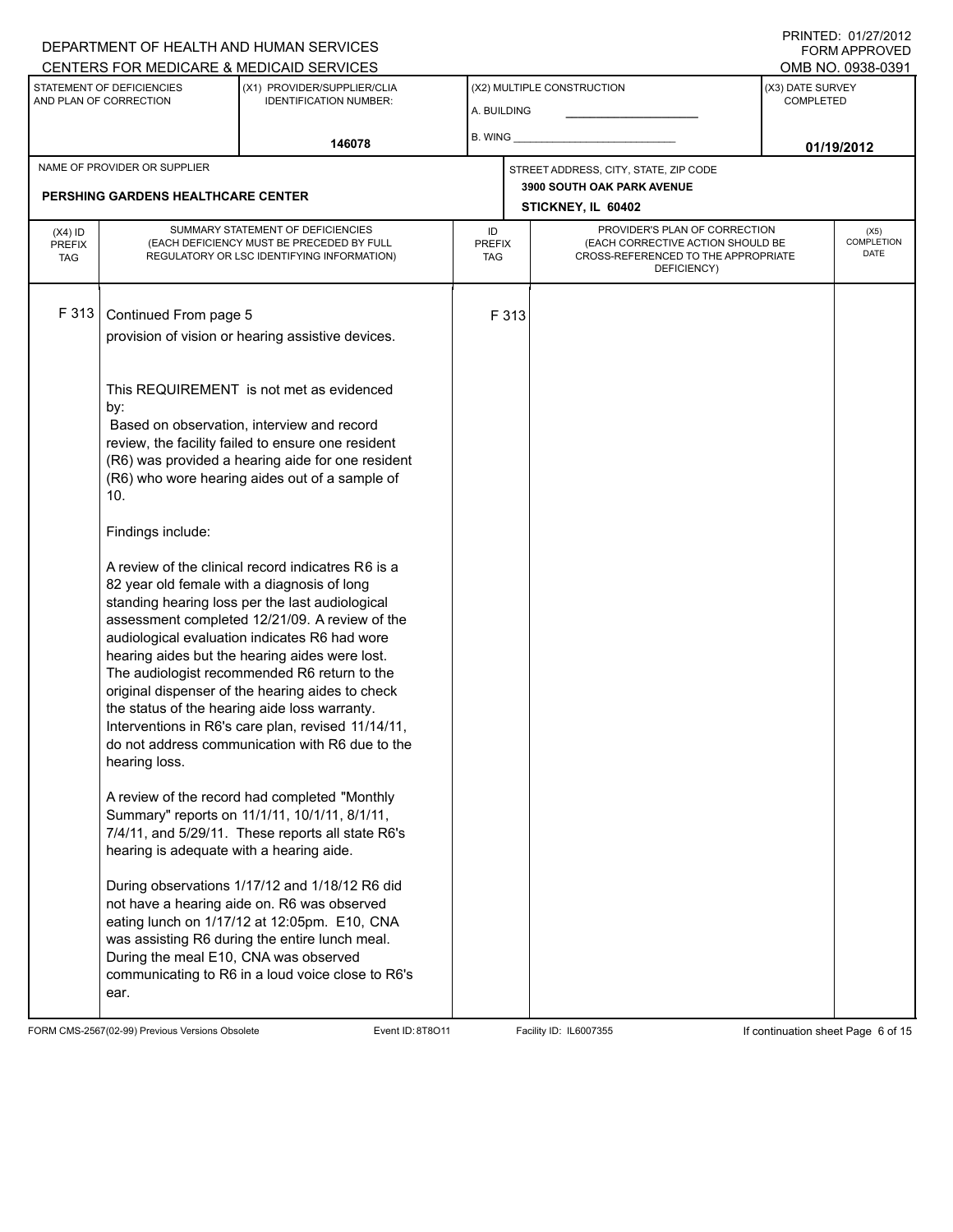# A. BUILDING (X1) PROVIDER/SUPPLIER/CLIA IDENTIFICATION NUMBER: STATEMENT OF DEFICIENCIES AND PLAN OF CORRECTION (X3) DATE SURVEY COMPLETED FORM APPROVED (X2) MULTIPLE CONSTRUCTION B. WING CENTERS FOR MEDICARE & MEDICAID SERVICES OMB NO. 0938-0391 **146078 01/19/2012 STICKNEY, IL 60402** NAME OF PROVIDER OR SUPPLIER STREET ADDRESS, CITY, STATE, ZIP CODE **PERSHING GARDENS HEALTHCARE CENTER 3900 SOUTH OAK PARK AVENUE** PROVIDER'S PLAN OF CORRECTION (EACH CORRECTIVE ACTION SHOULD BE CROSS-REFERENCED TO THE APPROPRIATE DEFICIENCY) (X5) **COMPLETION** DATE ID PREFIX TAG (X4) ID PREFIX TAG SUMMARY STATEMENT OF DEFICIENCIES (EACH DEFICIENCY MUST BE PRECEDED BY FULL REGULATORY OR LSC IDENTIFYING INFORMATION) F 313 Continued From page 6 F 313 During an interview on 1/18/12 at 1:20pm, E3 stated "R6 has had two sets of hearing aides since I have been here in the last 3 years. R6 refuses to wear them." When asked what was done to assist R6 to wear the hearing aides, E3 stated "short of placing them in her ears and having her take them out, nothing." E3 confirmed R6 did not have any hearing aides and the last time R6 had an audiological evaluation was 2009. F 323 SS=D 483.25(h) FREE OF ACCIDENT HAZARDS/SUPERVISION/DEVICES The facility must ensure that the resident environment remains as free of accident hazards as is possible; and each resident receives adequate supervision and assistance devices to prevent accidents. This REQUIREMENT is not met as evidenced by: F 323 Based on direct observations, interview,and record review the facility failed to assure that each resident (not self medicated) receives their medications in view of the nurse. This observation was made for 1 sampled (R1) resident in a total sample of 10. The facility also failed to secure potentially dangerous items from all resident's ambulating through the facility. The facility failed to thoroughly investigate falls for two residents (R4, and R6) out of the sample of ten. Findings include: 1. On 1/17/12 at 9:33a.m. in room 8 during initial

FORM CMS-2567(02-99) Previous Versions Obsolete Event ID: 8T8O11 Facility ID: IL6007355 If continuation sheet Page 7 of 15

DEPARTMENT OF HEALTH AND HUMAN SERVICES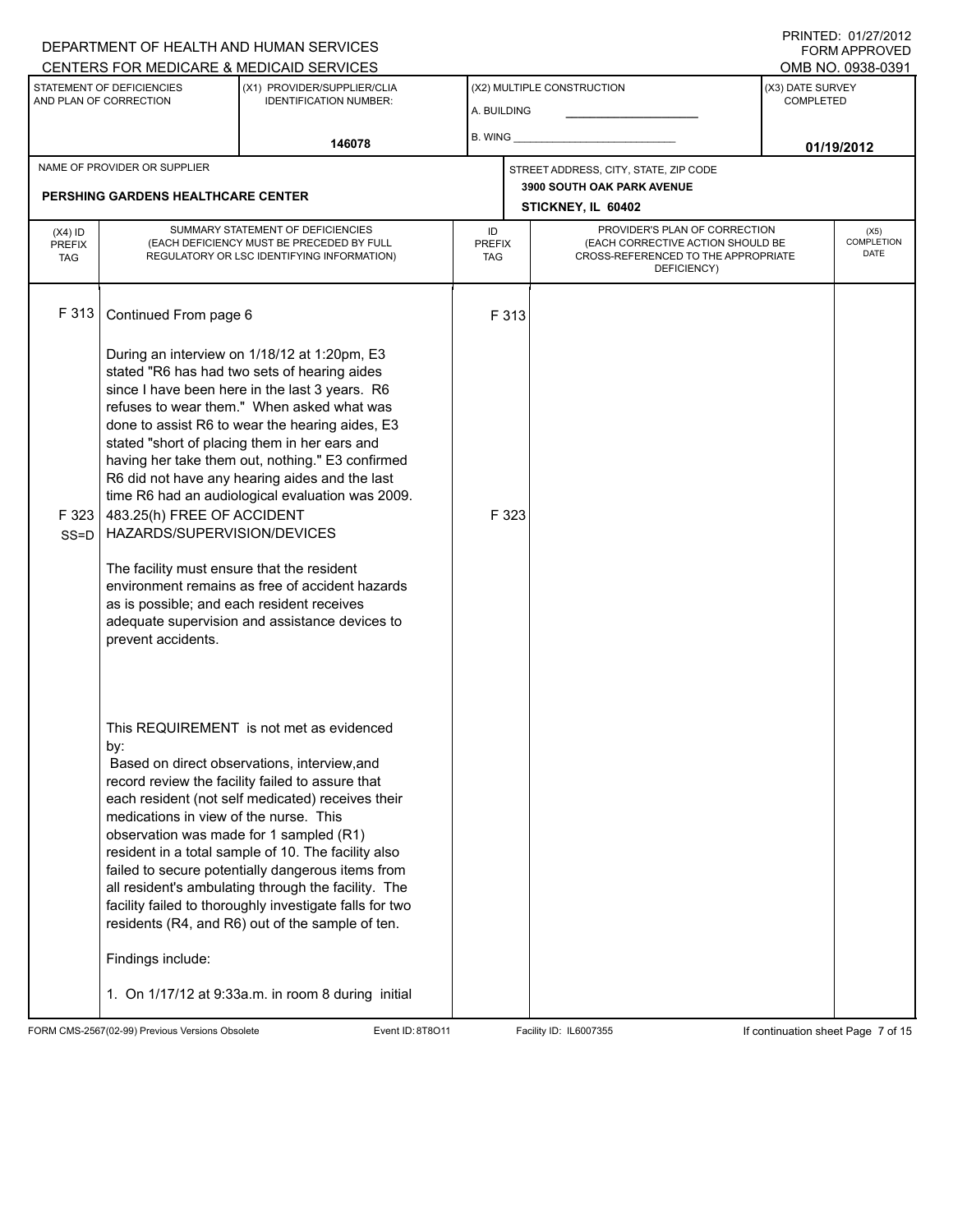#### A. BUILDING (X1) PROVIDER/SUPPLIER/CLIA IDENTIFICATION NUMBER: STATEMENT OF DEFICIENCIES AND PLAN OF CORRECTION (X3) DATE SURVEY COMPLETED FORM APPROVED (X2) MULTIPLE CONSTRUCTION B. WING CENTERS FOR MEDICARE & MEDICAID SERVICES **And CENTERS FOR MEDICAL ACCESS** OMB NO. 0938-0391 **146078 01/19/2012 STICKNEY, IL 60402** NAME OF PROVIDER OR SUPPLIER STREET ADDRESS, CITY, STATE, ZIP CODE **PERSHING GARDENS HEALTHCARE CENTER 3900 SOUTH OAK PARK AVENUE** PROVIDER'S PLAN OF CORRECTION (EACH CORRECTIVE ACTION SHOULD BE CROSS-REFERENCED TO THE APPROPRIATE DEFICIENCY) (X5) **COMPLETION** DATE ID PREFIX TAG (X4) ID PREFIX TAG SUMMARY STATEMENT OF DEFICIENCIES (EACH DEFICIENCY MUST BE PRECEDED BY FULL REGULATORY OR LSC IDENTIFYING INFORMATION) F 323 Continued From page 7 F 323 tour, Surveyor observed a paper cup with 8 pills on the over the bed table. Surveyor brought the container out to show charge nurse. Medical record indicates that R1 is not self medicated. R1 came out of room yelling at Surveyor that those were her pills. R9 stated she would take them when she wanted to. Surveyor brought this to the attention of E4 (Nurse) who stated that R9 takes the pills when she wants. E4 also stated that those pills were her a.m. medications and she had given R1 those pills 15 minutes prior. R1 has a diagnoses of Schizophrenia. 2. On 1/17/12 at 9:30am during initial tour a red metal cart with drawers is in the entry way to the dining room on the first floor. In the top drawer there are 3 razors and two bottles of shampoo being stored in the drawers. Other drawers contain plastic bags, towels, gloves and lotion. These drawers are easily accessible to all of the residents that can ambulate. The first floor dining room is also a entryway to the front of the building where many of the residents throughout the facility go out to smoke. R4 has had falls on 12/25/11, 12/26/11, 1/4/12, 1/5/12, and 1/10/12. There are no incident reports provided by the facility. E3 stated "They aren't really falls since he rolled off the bed." There also is no documentation for a change in interventions used to prevent further falls. The policy provided by the facility for falls dated 2008 (page 2 #3) documents that "the staff and the physician will to collect and evaluate information until either the cause of the falling is identified, or it is determined that the cause cannot be found or that finding a cause would not change the outcome or the management of falling and fall risk.

FORM CMS-2567(02-99) Previous Versions Obsolete Event ID: 8T8O11 Facility ID: IL6007355 If continuation sheet Page 8 of 15

DEPARTMENT OF HEALTH AND HUMAN SERVICES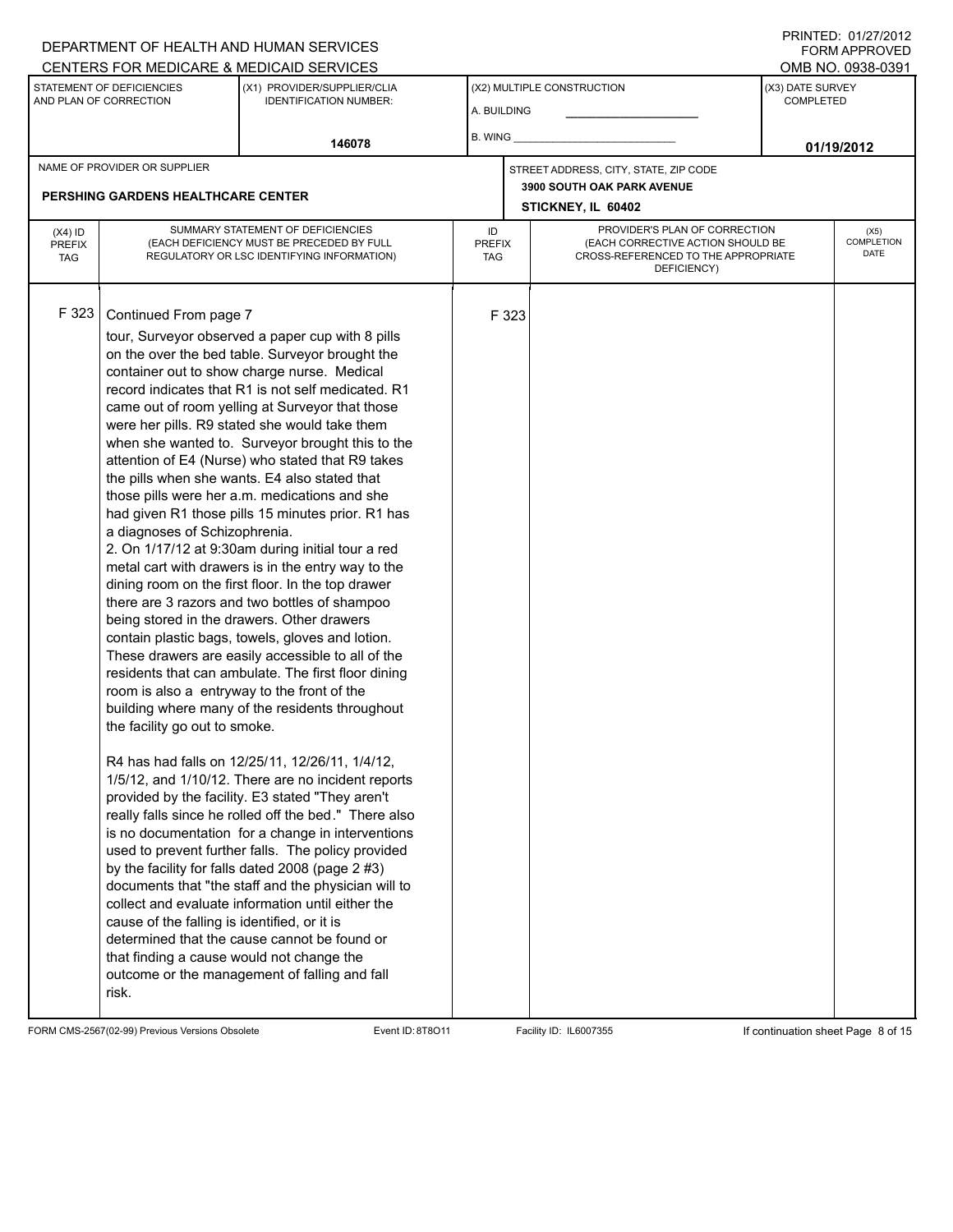# A. BUILDING (X1) PROVIDER/SUPPLIER/CLIA IDENTIFICATION NUMBER: STATEMENT OF DEFICIENCIES AND PLAN OF CORRECTION (X3) DATE SURVEY COMPLETED FORM APPROVED (X2) MULTIPLE CONSTRUCTION B. WING CENTERS FOR MEDICARE & MEDICAID SERVICES OMB NO. 0938-0391 **146078 01/19/2012 STICKNEY, IL 60402** NAME OF PROVIDER OR SUPPLIER STREET ADDRESS, CITY, STATE, ZIP CODE **PERSHING GARDENS HEALTHCARE CENTER 3900 SOUTH OAK PARK AVENUE** PROVIDER'S PLAN OF CORRECTION (EACH CORRECTIVE ACTION SHOULD BE CROSS-REFERENCED TO THE APPROPRIATE DEFICIENCY) (X5) **COMPLETION** DATE ID PREFIX TAG (X4) ID PREFIX TAG SUMMARY STATEMENT OF DEFICIENCIES (EACH DEFICIENCY MUST BE PRECEDED BY FULL REGULATORY OR LSC IDENTIFYING INFORMATION) F 325 SS=E 483.25(i) MAINTAIN NUTRITION STATUS UNLESS UNAVOIDABLE Based on a resident's comprehensive assessment, the facility must ensure that a resident - (1) Maintains acceptable parameters of nutritional status, such as body weight and protein levels, unless the resident's clinical condition demonstrates that this is not possible; and (2) Receives a therapeutic diet when there is a nutritional problem. This REQUIREMENT is not met as evidenced by: F 325 Based on medical record review and interview, the facility failed to assess residents nutritional needs in a timely manner for 3 residents inside the sample (R1, R3 and R7) out of a total sample of 10 residents. Findings include: 1) R1 has a diagnosis of Schizophrenia and Uncontrolled Diabetes. Date of birth 12-6-50. R1 is on a No Concentrated Sweet diet with Double portions at lunch and dinner. On 1-15-12 the double portions were discontinued. The double portions were not evaluated in a timely manner especially since R1 continued to gain weight. July 2011-157lbs, September 2011- 169.2 lbs, December 2011-176.6lbs. and January 15, 2012 weight 182.0lbs. There has been a 25lbs. weight gain in 6 months. Height 60 inches with a height of 5'3. Usual weight 175.0lbs . Interview with Z1 stated that she only charts on weight gains at the

FORM CMS-2567(02-99) Previous Versions Obsolete Event ID: 8T8O11 Facility ID: IL6007355 If continuation sheet Page 9 of 15

DEPARTMENT OF HEALTH AND HUMAN SERVICES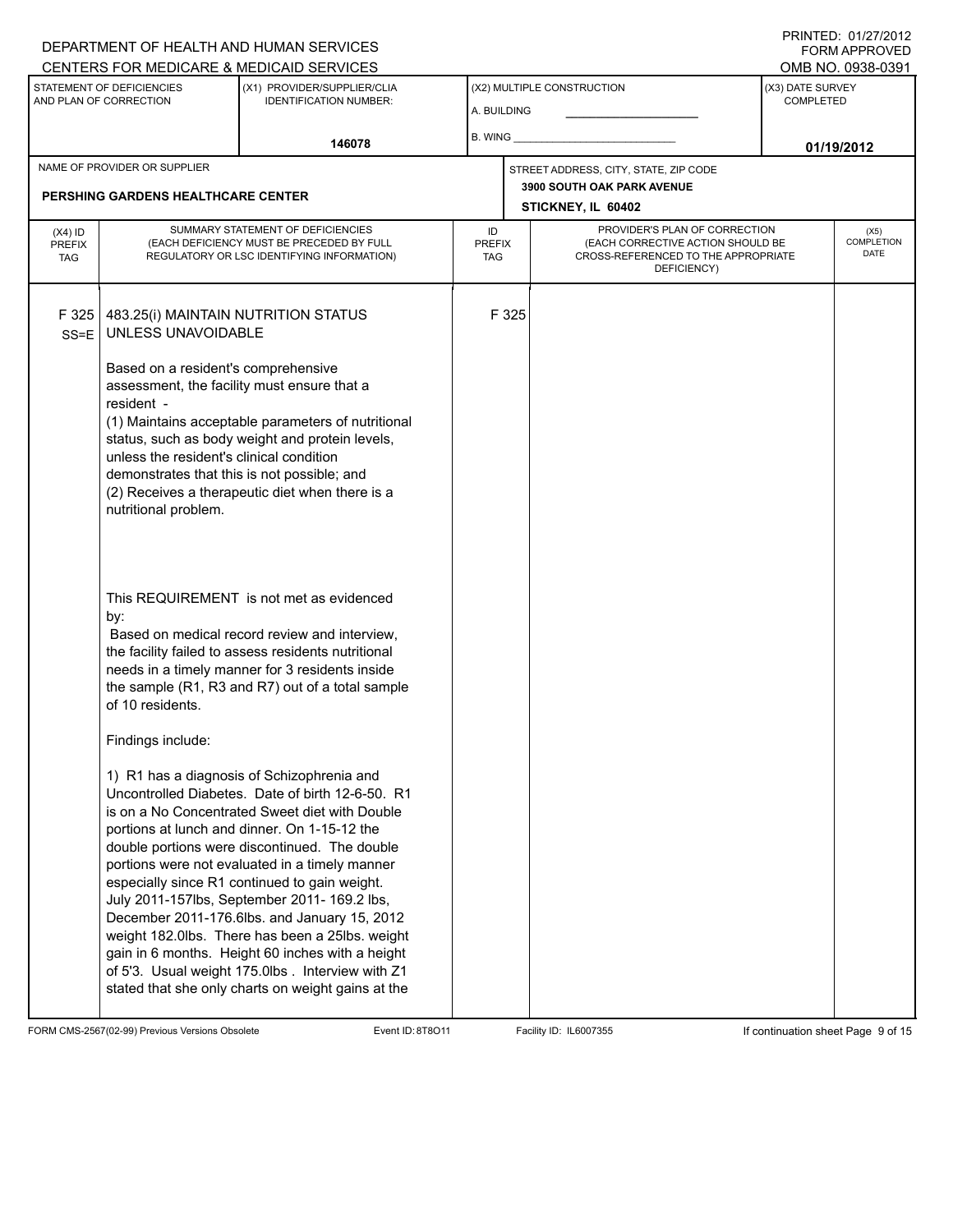#### A. BUILDING (X1) PROVIDER/SUPPLIER/CLIA IDENTIFICATION NUMBER: STATEMENT OF DEFICIENCIES AND PLAN OF CORRECTION (X3) DATE SURVEY COMPLETED FORM APPROVED (X2) MULTIPLE CONSTRUCTION B. WING DEPARTMENT OF HEALTH AND HUMAN SERVICES CENTERS FOR MEDICARE & MEDICAID SERVICES **And CENTERS FOR MEDICAL ACCESS** OMB NO. 0938-0391 **146078 01/19/2012 STICKNEY, IL 60402** NAME OF PROVIDER OR SUPPLIER STREET ADDRESS, CITY, STATE, ZIP CODE **PERSHING GARDENS HEALTHCARE CENTER 3900 SOUTH OAK PARK AVENUE** PROVIDER'S PLAN OF CORRECTION (EACH CORRECTIVE ACTION SHOULD BE CROSS-REFERENCED TO THE APPROPRIATE DEFICIENCY) (X5) **COMPLETION** DATE ID PREFIX TAG  $(X4)$  ID PREFIX TAG SUMMARY STATEMENT OF DEFICIENCIES (EACH DEFICIENCY MUST BE PRECEDED BY FULL REGULATORY OR LSC IDENTIFYING INFORMATION) F 325 Continued From page 9 F 325 end of the month not when changes occur. Observations of R1 on 1-17-12 at 9:33 a.m in resident room, many food items such as cakes and sodas on bedside table. There is plan in the nutritional assessment for education on high weight and diabetes. 2) R3 has a diagnoses of Left Hip Rodding. Date of birth 1-22-67. R3 is on a Regular diet. Nutritional notes are done quarterly and not done when changes occur. There has been a consistent weight gain. There 6/2011-204.8lbs, 9/2011-206.8lbs. and 12/14/11-208.6lbs. Height 70 inches with a usual weight of 189lbs to 192lbs. The nutritional note from 12/5/11, reflects "excellent appetite, will discuss constant gradual weight gain." There has been no follow up since about this weight gain. 3) R7 has a diagnosis of Schizophrenia and History of Cancer Larynx. Diet: General with Double portions. Height 74 inches with an weight range of 165lbs to 175lbs. R7 weighed 175lbs in 7/11. 166.2lbs. in 11/11. Now in January 164lbs. Weight loss continues. The Nutritional note from 1/15/12 that R7 told Dietitian "I don't want to be fat". There was no intervention by Dietitian with Physician and or Nursing about weight loss and loss of appetite especially with diagnosis. F 329 SS=D 483.25(l) DRUG REGIMEN IS FREE FROM UNNECESSARY DRUGS Each resident's drug regimen must be free from unnecessary drugs. An unnecessary drug is any drug when used in excessive dose (including duplicate therapy); or for excessive duration; or without adequate monitoring; or without adequate indications for its use; or in the presence of F 329

FORM CMS-2567(02-99) Previous Versions Obsolete Event ID: 8T8O11 Facility ID: IL6007355 If continuation sheet Page 10 of 15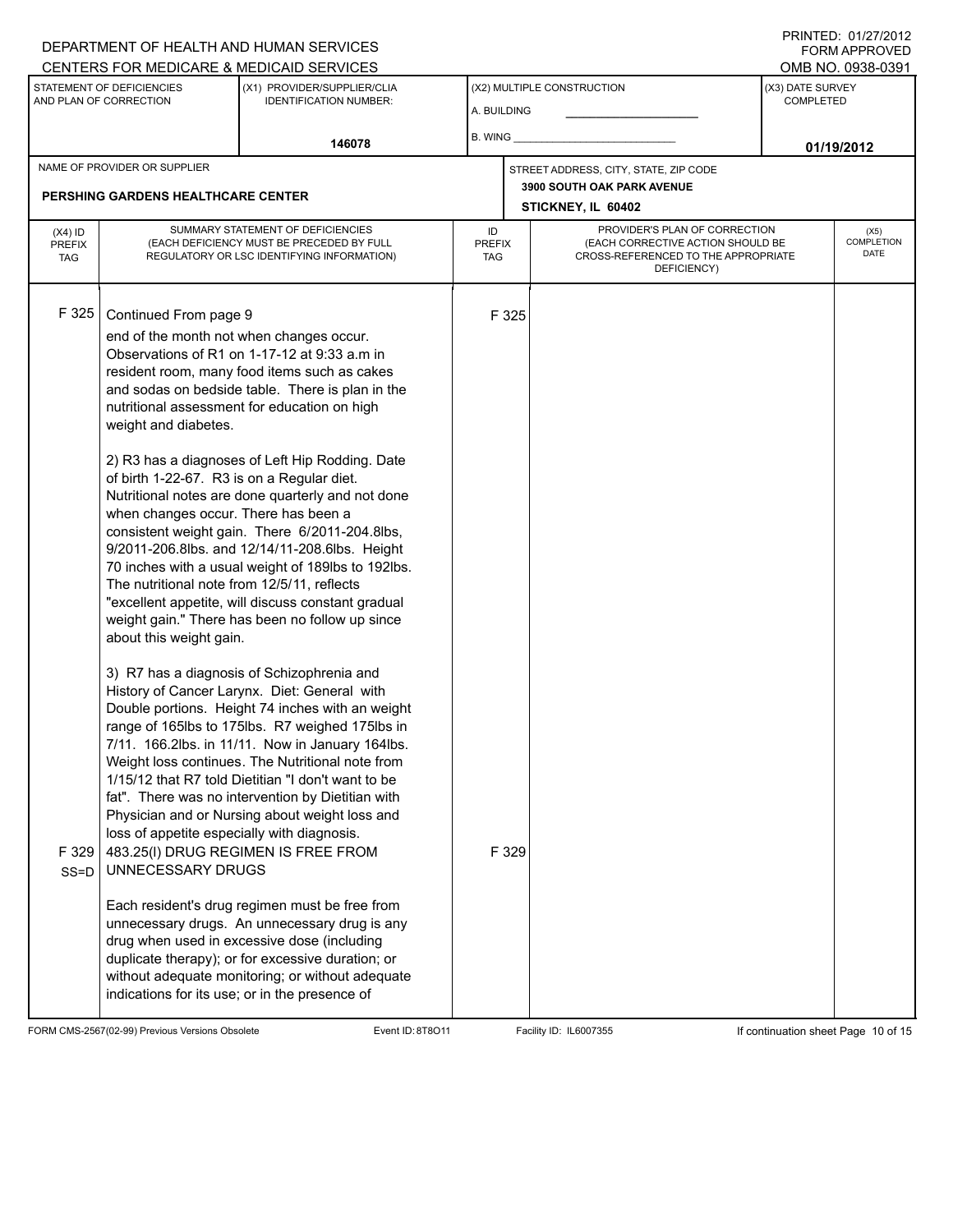# A. BUILDING (X1) PROVIDER/SUPPLIER/CLIA IDENTIFICATION NUMBER: STATEMENT OF DEFICIENCIES AND PLAN OF CORRECTION (X3) DATE SURVEY COMPLETED FORM APPROVED (X2) MULTIPLE CONSTRUCTION B. WING CENTERS FOR MEDICARE & MEDICAID SERVICES OMB NO. 0938-0391 **146078 01/19/2012 STICKNEY, IL 60402** NAME OF PROVIDER OR SUPPLIER STREET ADDRESS, CITY, STATE, ZIP CODE **PERSHING GARDENS HEALTHCARE CENTER 3900 SOUTH OAK PARK AVENUE** PROVIDER'S PLAN OF CORRECTION (EACH CORRECTIVE ACTION SHOULD BE CROSS-REFERENCED TO THE APPROPRIATE DEFICIENCY) (X5) **COMPLETION** DATE ID PREFIX TAG  $(X4)$  ID PREFIX TAG SUMMARY STATEMENT OF DEFICIENCIES (EACH DEFICIENCY MUST BE PRECEDED BY FULL REGULATORY OR LSC IDENTIFYING INFORMATION) F 329 Continued From page 10 F 329 adverse consequences which indicate the dose should be reduced or discontinued; or any combinations of the reasons above. Based on a comprehensive assessment of a resident, the facility must ensure that residents who have not used antipsychotic drugs are not given these drugs unless antipsychotic drug therapy is necessary to treat a specific condition as diagnosed and documented in the clinical record; and residents who use antipsychotic drugs receive gradual dose reductions, and behavioral interventions, unless clinically contraindicated, in an effort to discontinue these drugs. This REQUIREMENT is not met as evidenced by: Based on record review and interview, the facility failed to attempt psychotropic medication dose reductions for one (R6) of two residents receiving psychotropic medications in a sample of 10. Findings include: R6 is an 82 year old female with a diagnosis of psychotic disorder and depression. Per Physician Orders for January 2012, R6 is receiving Buspar 10milligrams three times daily, Prozac 10 milligrams daily, Lorazepam 0.5 miligrams every 12 hours as needed, Depakote 500 milligrams daily, Seroguel 25 millgrams twice daily and Seroquel 50 milligrams at HS.

FORM CMS-2567(02-99) Previous Versions Obsolete Event ID: 8T8O11 Facility ID: IL6007355 If continuation sheet Page 11 of 15

DEPARTMENT OF HEALTH AND HUMAN SERVICES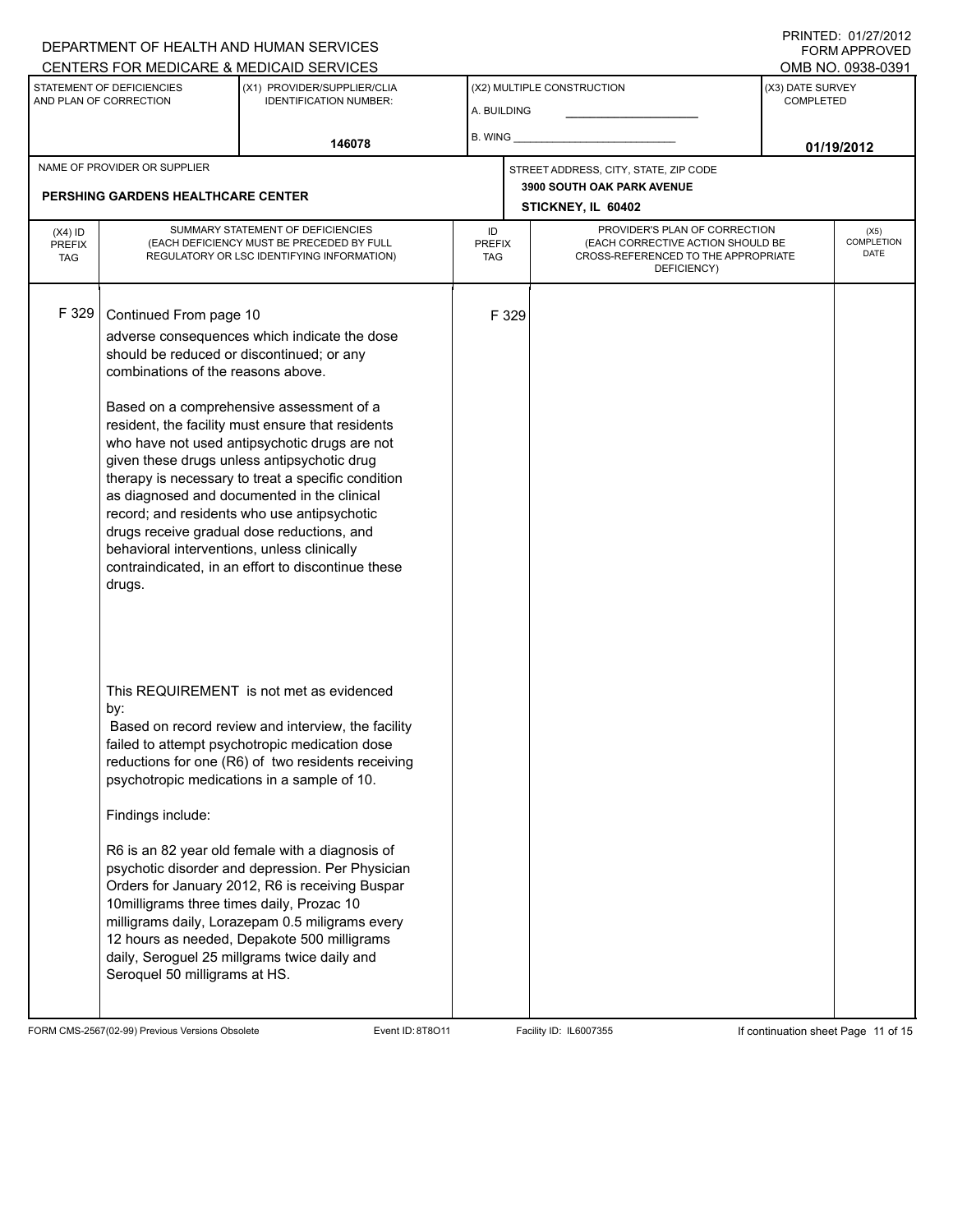## A. BUILDING (X1) PROVIDER/SUPPLIER/CLIA IDENTIFICATION NUMBER: STATEMENT OF DEFICIENCIES AND PLAN OF CORRECTION (X3) DATE SURVEY COMPLETED FORM APPROVED (X2) MULTIPLE CONSTRUCTION B. WING CENTERS FOR MEDICARE & MEDICAID SERVICES **And CENTERS FOR MEDICAL ACCESS** OMB NO. 0938-0391 **146078 01/19/2012 STICKNEY, IL 60402** NAME OF PROVIDER OR SUPPLIER STREET ADDRESS, CITY, STATE, ZIP CODE **PERSHING GARDENS HEALTHCARE CENTER 3900 SOUTH OAK PARK AVENUE** PROVIDER'S PLAN OF CORRECTION (EACH CORRECTIVE ACTION SHOULD BE CROSS-REFERENCED TO THE APPROPRIATE DEFICIENCY) (X5) **COMPLETION** DATE ID PREFIX TAG (X4) ID PREFIX TAG SUMMARY STATEMENT OF DEFICIENCIES (EACH DEFICIENCY MUST BE PRECEDED BY FULL REGULATORY OR LSC IDENTIFYING INFORMATION) F 329 Continued From page 11 F 329 Per review of the record, R6 does not have an consent for the use of Depakote. Review of policy provided by the facility titled "Federal Guidelines for Proper Psychopharmacologic in the Long Term Care Setting" states psychotropic medications shall not be prescribed or administered without the informed consent of the resident, the residents guardian or other authorize representative. Per interview with E3 on 1/18/12 at 3:05pm, R6 has not had any medication reductions in the past year and there is not a current plan in place to reduce the medications. F 333 SS=D 483.25(m)(2) RESIDENTS FREE OF SIGNIFICANT MED ERRORS The facility must ensure that residents are free of any significant medication errors. This REQUIREMENT is not met as evidenced by: F 333 Based on observation, interview and record review the facility failed to administer physician ordered pain medication one resident (R4) out of the sample of ten. Findings include: On 1/17/12 at 12:00 pm R4 was observed in a reclining wheelchair. R4 was holding his left thigh and had facial grimacing. When asked how he felt R4 stated, "My leg hurts, they never do anything about it, my ribs hurt." When asked to describe his pain R4 makes a fist with his left hand and grimaces his face. E5 assessed R4 for pain. E5 brought R4 650mg of Tylenol. R4 stated

FORM CMS-2567(02-99) Previous Versions Obsolete Event ID: 8T8O11 Facility ID: IL6007355 If continuation sheet Page 12 of 15

DEPARTMENT OF HEALTH AND HUMAN SERVICES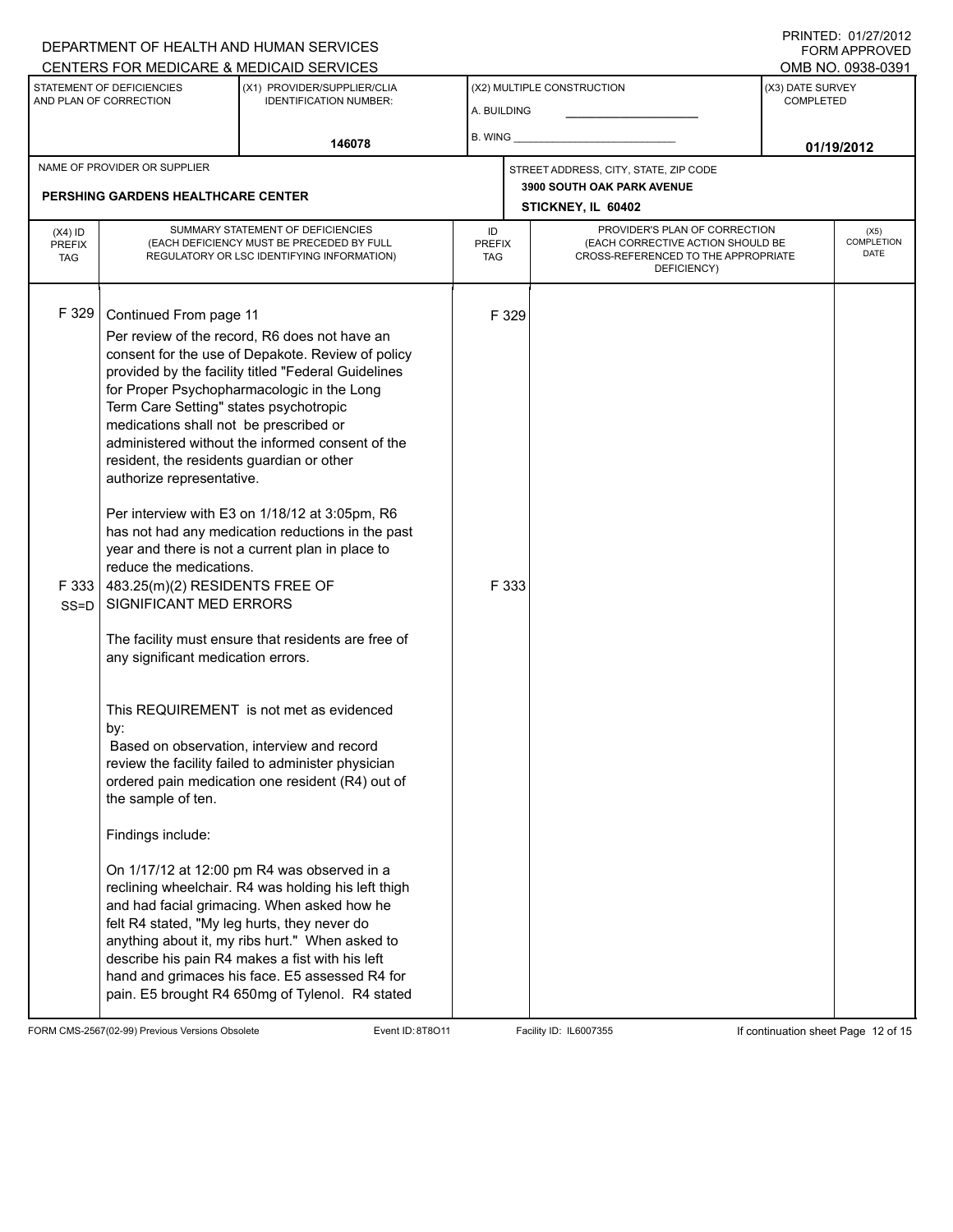# A. BUILDING (X1) PROVIDER/SUPPLIER/CLIA IDENTIFICATION NUMBER: STATEMENT OF DEFICIENCIES AND PLAN OF CORRECTION (X3) DATE SURVEY COMPLETED FORM APPROVED (X2) MULTIPLE CONSTRUCTION B. WING CENTERS FOR MEDICARE & MEDICAID SERVICES **And CENTERS FOR MEDICAL ACCESS** OMB NO. 0938-0391 **146078 01/19/2012 STICKNEY, IL 60402** NAME OF PROVIDER OR SUPPLIER STREET ADDRESS, CITY, STATE, ZIP CODE **PERSHING GARDENS HEALTHCARE CENTER 3900 SOUTH OAK PARK AVENUE** PROVIDER'S PLAN OF CORRECTION (EACH CORRECTIVE ACTION SHOULD BE CROSS-REFERENCED TO THE APPROPRIATE DEFICIENCY) (X5) **COMPLETION** DATE ID PREFIX TAG (X4) ID PREFIX TAG SUMMARY STATEMENT OF DEFICIENCIES (EACH DEFICIENCY MUST BE PRECEDED BY FULL REGULATORY OR LSC IDENTIFYING INFORMATION) F 333 Continued From page 12 F 333 "If I had a headache I would have asked for Tylenol. That drug does nothing for me." When asked if R4 had another drug ordered E5 stated "He has Norco ordered but it did not come in yet." Physician order dated 1/12/12 documents a physician order for Norco 7.5mg/325mg by mouth every 6 hours as needed for pain. On 1/16/12 there is a new physician order to give a lower dose of Norco Stat (right away). E5 stated, "The drug was not available yesterday so I had to give the lower dose". At 2:30 pm E3 reported that R4's Norco had been delivered by the pharmacy. F 406 483.45(a) PROVIDE/OBTAIN SPECIALIZED SS=E REHAB SERVICES If specialized rehabilitative services such as, but not limited to, physical therapy, speech-language pathology, occupational therapy, and mental health rehabilitative services for mental illness and mental retardation, are required in the resident's comprehensive plan of care, the facility must provide the required services; or obtain the required services from an outside resource (in accordance with §483.75(h) of this part) from a provider of specialized rehabilitative services. This REQUIREMENT is not met as evidenced by: F 406 Based on observation, record review and interview, the facility failed to provide specialized rehabilitation services or programming for 3 (R1, R3, R7) of 5 residents reviewed for specialized rehabilitation programs in a sample of 10 residents, and for 2 (R12-R13) residents in the supplemental sample.

FORM CMS-2567(02-99) Previous Versions Obsolete Event ID: 8T8O11 Facility ID: IL6007355 If continuation sheet Page 13 of 15

DEPARTMENT OF HEALTH AND HUMAN SERVICES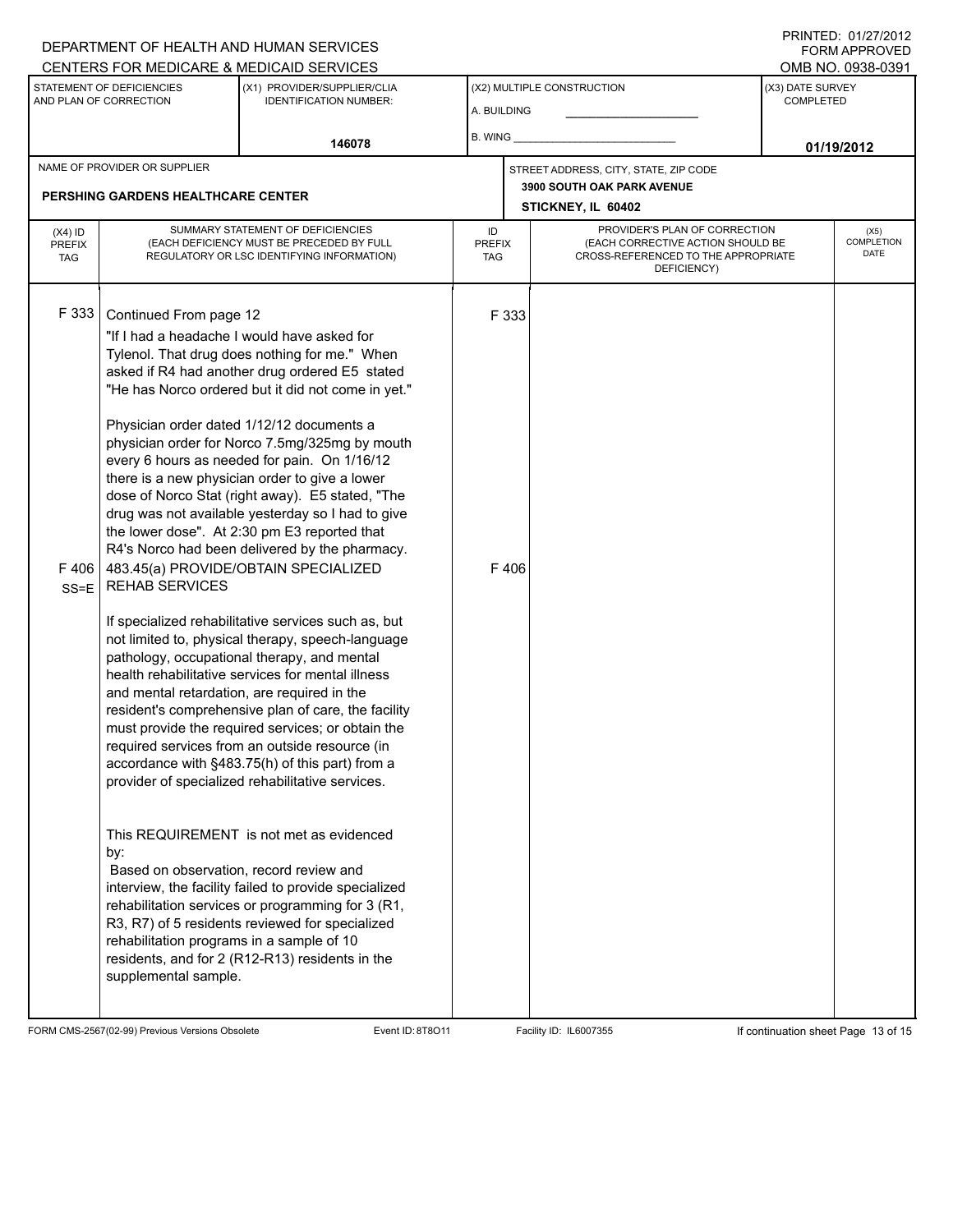## A. BUILDING (X1) PROVIDER/SUPPLIER/CLIA IDENTIFICATION NUMBER: STATEMENT OF DEFICIENCIES AND PLAN OF CORRECTION (X3) DATE SURVEY COMPLETED FORM APPROVED (X2) MULTIPLE CONSTRUCTION B. WING CENTERS FOR MEDICARE & MEDICAID SERVICES **And CENTERS FOR MEDICAL ACCESS** OMB NO. 0938-0391 **146078 01/19/2012 STICKNEY, IL 60402** NAME OF PROVIDER OR SUPPLIER STREET ADDRESS, CITY, STATE, ZIP CODE **PERSHING GARDENS HEALTHCARE CENTER 3900 SOUTH OAK PARK AVENUE** PROVIDER'S PLAN OF CORRECTION (EACH CORRECTIVE ACTION SHOULD BE CROSS-REFERENCED TO THE APPROPRIATE DEFICIENCY) (X5) **COMPLETION** DATE ID PREFIX TAG (X4) ID PREFIX TAG SUMMARY STATEMENT OF DEFICIENCIES (EACH DEFICIENCY MUST BE PRECEDED BY FULL REGULATORY OR LSC IDENTIFYING INFORMATION) F 406 Continued From page 13 F 406 Findings include: 1) R1 has a diagnoses of Schizophrenia. Date of Birth 12/6/50. Observation all days of survey 1/17, 1/18 and 1/19/2012, to be in room and not engaged in any programming. In review of the medical record and interview with E3, R1 refuses to attend. There has been no interventions to assist resident with programming. Medical record has no record of programing. Interview with E1 on 1/19/12 at 10:45 a.m. in the Dietary Office, stated that he will be providing programming for residents at a later date for (R1, R3 and R7). 2) R3 has a diagnoses of Left Hip Pinning. Date of Birth 1/22/67, admit date 10/1/08. Observations all days of the survey, 1/17, 1/18 and 1/19/2012 to be in room and or watching television. R3 not engaged in any programming. Medical record has no record of programming. 3) R7 has a diagnoses of Schizophrenia. Date of birth 1/28/52. Observations all days of the survey, 1/17/ 1/18 and 1/19/2012 to be in room, sleeping. R7 not engaged in any programming. Medical record has no record of programming. 4) On 1/17/12 R12-R13 were not engaged in any specialized rehabilitation (rehab) programming during the hours of 9:30am- 3:00pm. On 1/18/12 at 2:16pm, there was no documentation related to specialized rehab (either within the facility or outside of the facility) located in the charts for R12-R13, whom were identified as having serious mental illnesses. E2 (Assistant Administrator) stated that R12 refuses everything. There was no documentation located in R12's chart related to R12 refusing specialized programming or interventions there of. E2 stated that E7 was

FORM CMS-2567(02-99) Previous Versions Obsolete Event ID: 8T8O11 Facility ID: IL6007355 If continuation sheet Page 14 of 15

DEPARTMENT OF HEALTH AND HUMAN SERVICES